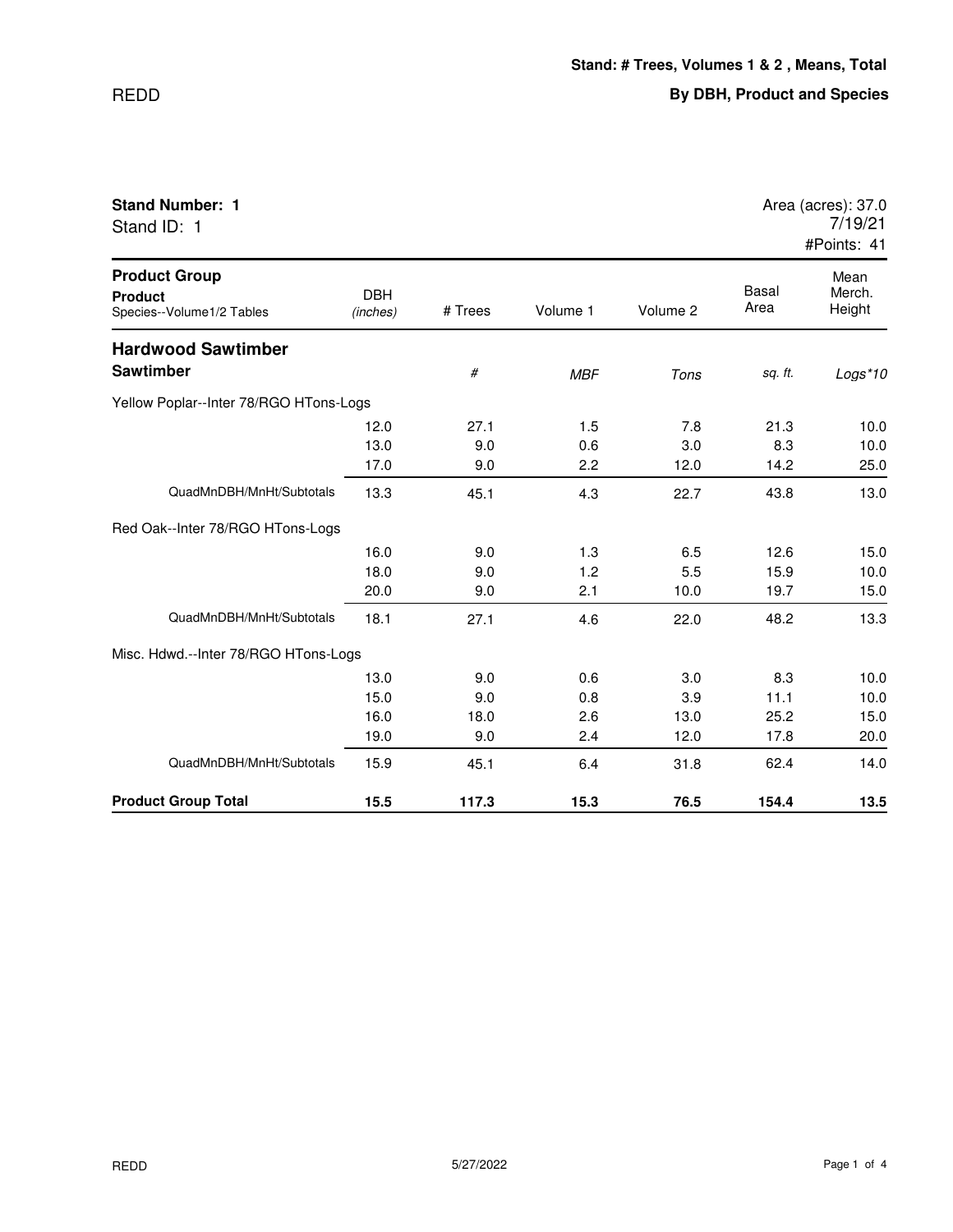## REDD

| <b>Stand Number: 1</b> | Area (acres): 37.0 |
|------------------------|--------------------|
|------------------------|--------------------|

Stand ID: 1

| Area (acres): 37.0      |
|-------------------------|
| 7/19/21                 |
| $H$ Dointo: $\lambda$ 1 |

|                                                                     |                        |         |            |          |               | #Points: 41              |
|---------------------------------------------------------------------|------------------------|---------|------------|----------|---------------|--------------------------|
| <b>Product Group</b><br><b>Product</b><br>Species--Volume1/2 Tables | <b>DBH</b><br>(inches) | # Trees | Volume 1   | Volume 2 | Basal<br>Area | Mean<br>Merch.<br>Height |
| <b>Pine</b>                                                         |                        |         |            |          |               |                          |
| <b>Pulpwood</b>                                                     |                        | #       | Cords      | Tons     | sq. ft.       | $***$                    |
| Lob. Pine--Pine cords to 4" to/Pine Pulp in tons                    |                        |         |            |          |               |                          |
|                                                                     | 6.0                    | 397.1   | 14.2       | 37.1     | 78.0          | 0.0                      |
|                                                                     | 7.0                    | 388.0   | 22.6       | 58.8     | 103.7         | 0.0                      |
|                                                                     | 8.0                    | 1,046.8 | 90.7       | 235.9    | 365.4         | 0.0                      |
|                                                                     | 9.0                    | 685.9   | 82.7       | 214.8    | 303.0         | 0.0                      |
|                                                                     | 10.0                   | 857.3   | 126.4      | 328.6    | 467.6         | 0.0                      |
|                                                                     | 11.0                   | 261.7   | 46.5       | 120.9    | 172.7         | 0.0                      |
|                                                                     | 12.0                   | 63.2    | 12.4       | 32.3     | 49.6          | 0.0                      |
|                                                                     | 13.0                   | 9.0     | 2.2        | 5.7      | 8.3           | 0.0                      |
| QuadMnDBH/MnHt/Subtotals                                            | 8.7                    | 3,709.0 | 397.7      | 1,034.1  | 1,548.3       | 0.0                      |
| Chip-n-Saw                                                          |                        | $\#$    | Cords      | Tons     | sq. ft.       | $***$                    |
| Lob. Pine--Pine Cds to 6" top/Pine CNS by tons                      |                        |         |            |          |               |                          |
|                                                                     | 10.0                   | 297.8   | 41.0       | 106.6    | 162.4         | 0.0                      |
|                                                                     | 11.0                   | 586.6   | 98.6       | 256.4    | 387.1         | 0.0                      |
|                                                                     | 12.0                   | 631.7   | 126.5      | 328.9    | 496.1         | 0.0                      |
| QuadMnDBH/MnHt/Subtotals                                            | 11.2                   | 1,516.1 | 266.1      | 691.8    | 1,045.7       | 0.0                      |
| <b>Product Group Total</b>                                          | 9.5                    | 5,225.1 | 663.8      | 1,725.9  | 2,594.0       | 0.0                      |
| <b>Pine Sawtimber</b>                                               |                        |         |            |          |               |                          |
| <b>Sawtimber</b>                                                    |                        | $\#$    | <b>MBF</b> | Tons     | sq. ft.       | Logs*10                  |
| Lob. Pine--Inter 78/Inter78tons                                     |                        |         |            |          |               |                          |
|                                                                     | 13.0                   | 234.6   | 29.0       | 173.7    | 216.3         | 23.3                     |
|                                                                     | 14.0                   | 90.2    | 13.9       | 83.5     | 96.5          | 25.5                     |
|                                                                     | 15.0                   | 45.1    | 8.1        | 48.6     | 55.4          | 25.0                     |
|                                                                     | 16.0                   | 9.0     | 2.6        | 15.4     | 12.6          | 40.0                     |
|                                                                     | 17.0                   | 18.0    | 5.3        | 31.5     | 28.4          | 32.5                     |
|                                                                     | 19.0                   | 9.0     | 3.5        | 21.2     | 17.8          | 35.0                     |
| QuadMnDBH/MnHt/Subtotals                                            | 13.9                   | 406.1   | 62.3       | 374.0    | 426.9         | 25.0                     |
| <b>Product Group Total</b>                                          | 13.9                   | 406.1   | 62.3       | 374.0    | 426.9         | 25.0                     |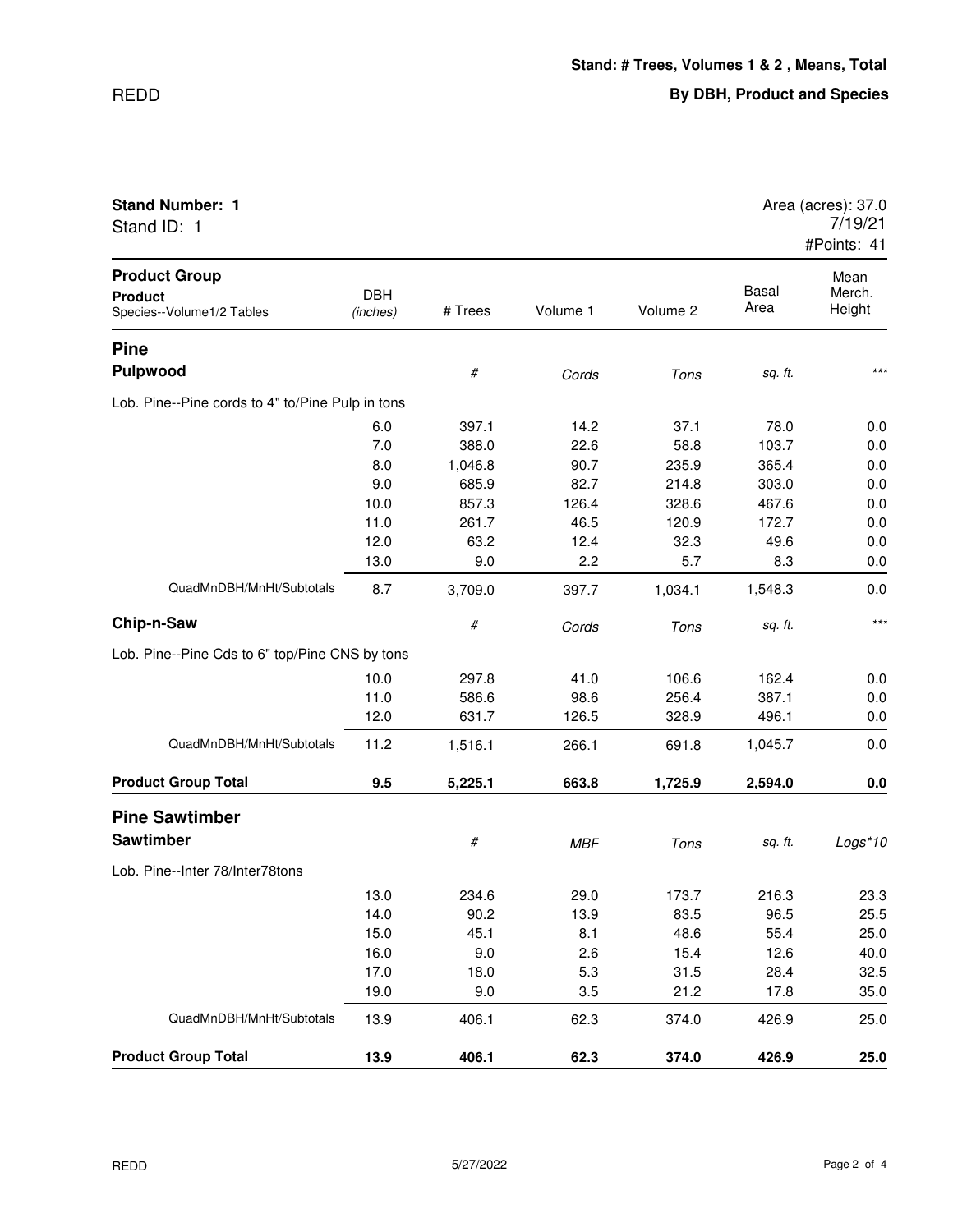| Stand ID: 1                                                         |                        |         |          |          |                      | 7/19/21<br>#Points: 41   |
|---------------------------------------------------------------------|------------------------|---------|----------|----------|----------------------|--------------------------|
| <b>Product Group</b><br><b>Product</b><br>Species--Volume1/2 Tables | <b>DBH</b><br>(inches) | # Trees | Volume 1 | Volume 2 | <b>Basal</b><br>Area | Mean<br>Merch.<br>Height |
| <b>Soft Hardwood Pulp</b><br><b>Pulpwood</b>                        |                        | #       | Cords    | tons     | sq. ft.              | feet                     |
| Misc. Hdwd.--RGO Cds, Feet to 4"/Soft Hwds. Pulp                    |                        |         |          |          |                      |                          |
|                                                                     | 6.0                    | 126.3   | 7.8      | 19.1     | 24.8                 | 40.4                     |
|                                                                     | 7.0                    | 144.4   | 12.6     | 32.5     | 38.6                 | 43.8                     |
|                                                                     | 8.0                    | 433.2   | 52.3     | 128.4    | 151.2                | 45.6                     |
|                                                                     | 9.0                    | 135.4   | 20.2     | 49.2     | 59.8                 | 46.0                     |
|                                                                     | 10.0                   | 171.5   | 30.9     | 72.4     | 93.5                 | 45.0                     |
|                                                                     | 11.0                   | 36.1    | 7.9      | 18.0     | 23.8                 | 46.3                     |
|                                                                     | 12.0                   | 45.1    | 11.6     | 26.5     | 35.4                 | 45.0                     |
|                                                                     | 14.0                   | 18.0    | 6.2      | 14.8     | 19.3                 | 45.0                     |
|                                                                     | 16.0                   | 18.0    | 9.0      | 21.3     | 25.2                 | 50.0                     |
| QuadMnDBH/MnHt/Subtotals                                            | 8.8                    | 1,128.0 | 158.5    | 382.0    | 471.7                | 44.8                     |
| <b>Product Group Total</b>                                          | 8.8                    | 1,128.0 | 158.5    | 382.0    | 471.7                | 44.8                     |
| <b>Stand Total</b>                                                  |                        | 6,876.6 |          |          | 3,647.0              |                          |
| <b>Stand Means</b>                                                  | 9.9                    |         |          |          |                      |                          |

**Stand Number: 1** Area (acres): 37.0